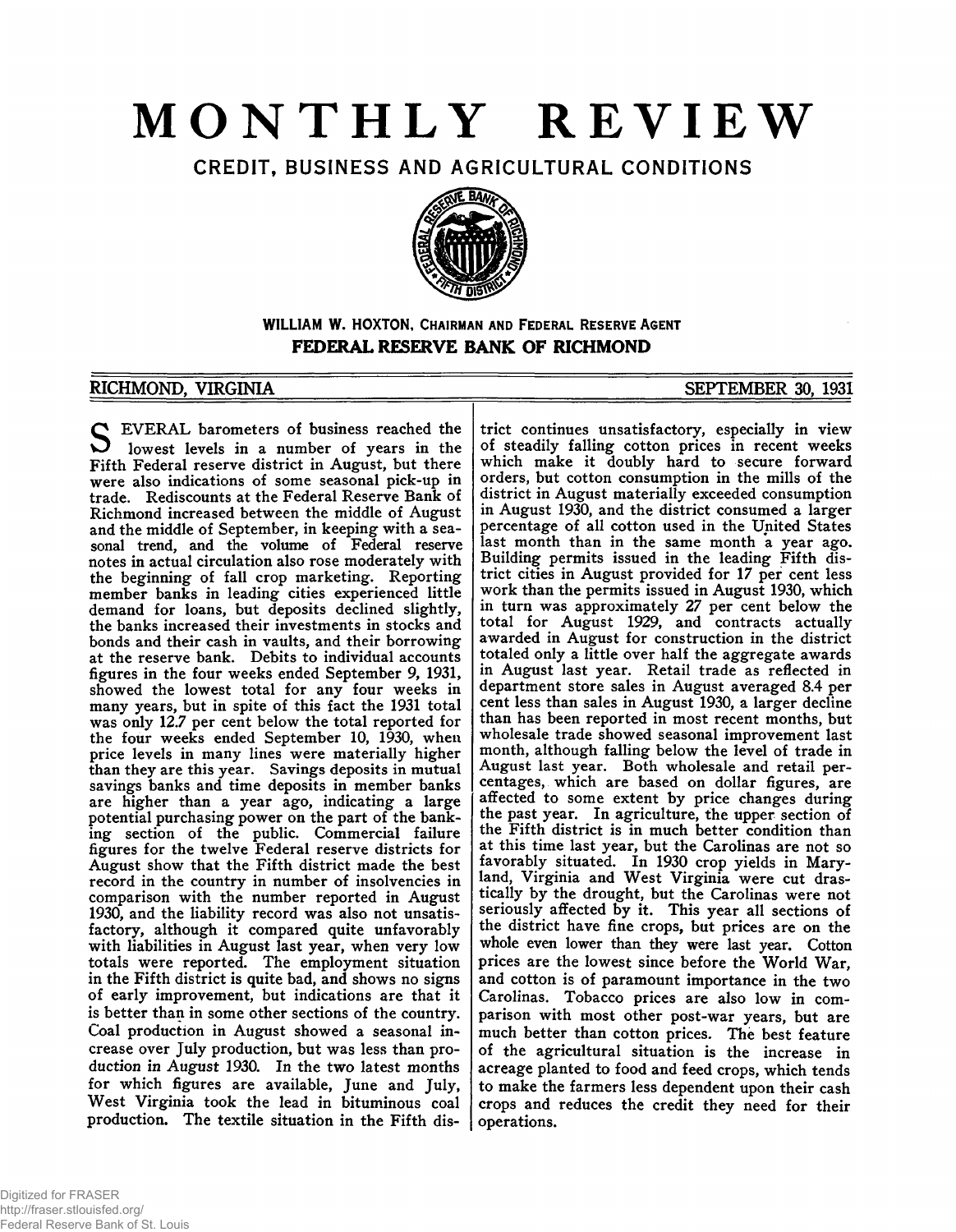#### **Reserve Bank Statement**

|                                                                                                                                                      | 000 omitted                                   |                                               |                                               |  |
|------------------------------------------------------------------------------------------------------------------------------------------------------|-----------------------------------------------|-----------------------------------------------|-----------------------------------------------|--|
| <b>ITEMS</b>                                                                                                                                         | 1931                                          | Sept. 15 Aug. 15   Sept. 15<br>1931           | 1930                                          |  |
| Rediscounts held<br>Government securities                                                                                                            | \$23,032<br>2,628<br>31,558<br>700            | \$19,008<br>4,010<br>31,558<br>60             | \$19,473<br>10,279<br>16.983                  |  |
| Total earning assets<br>Circulation of Fed. Res. notes.<br>Members' reserve deposits<br>Cash reserves.<br>-------------------------<br>Reserve ratio | 57,918<br>72,910<br>60,017<br>91,596<br>64.88 | 54,636<br>68.782<br>60.132<br>91.037<br>65.13 | 46,735<br>64,526<br>63,582<br>91,282<br>70.80 |  |

During the month between August 15 and September 15, rediscounts for member banks held by the Federal Reserve Bank of Richmond usually show some increase, borrowing by merchants to discount bills for early fall merchandise somewhat exceeding liquidation of agricultural paper. In keeping with this seasonal influence, rediscounts held by the Federal Reserve Bank of Richmond rose by \$4,024,000 between August 15 and September 15 this year, and this rise brought about an increase in total earning assets amounting to \$3,282,000, although there was a decline in the Bank's holdings of open market paper amounting to \$1,382,000 during the past month. The period under review witnessed a seasonal increase in the volume of Federal reserve notes in actual circulation totaling \$4,128,- 000, the rise being due to increased demand for currency as a result of early crop marketing. Aggregate reserve balances of member banks at the reserve bank dropped slightly last month, probably due to decreased deposits in member banks, but the decline in reserves was not greater than a daily fluctuation in balances. The changes mentioned in the reserve bank's statement practically offset each other during the month, and there were only minor changes in the Bank's cash reserves and ratio of reserves to note and deposit liabilities combined.

In comparison with condition figures reported a year ago, September 15, 1930, the figures for September 15, 1931, show relatively unimportant changes in nearly all items. The volume of rediscounts for member banks held by the Federal Reserve Bank of Richmond rose by \$3,559,000 during the year, and Government securities held increased by \$14,575,000, but there was a decline of \$7,651,000 in the portfolio of open market paper. These changes resulted in a net increase of \$11,183,000 in total earning assets held on September 15 this year in comparison with those held on September 15, 1930. The circulation of Federal reserve notes outstanding on September 15, 1931, was \$8,384,000 greater than the amount outstanding a year earlier, and there is some evidence that at least a part of this increase is due to conversion of bank deposits into cash by some commercial bank customers. Member bank reserve deposits at the Federal Reserve Bank of Richmond were \$3,565,000 lower on September 15 this year than at the same time last year, the decrease being due partly to lower de-

posits in member banks and partly to a reduction in the number of member banks during the year. The several changes in the statement already mentioned, with others of less importance, resulted in an increase of \$314,000 in the Bank's actual cash reserve during the year, but the radio of reserves to note and deposit liabilities combined declined 5.92 points.

**Member Bank Statement**

|                                                                                     | 000 omitted                     |                                       |                                 |  |
|-------------------------------------------------------------------------------------|---------------------------------|---------------------------------------|---------------------------------|--|
| <b>ITEMS</b>                                                                        | 1931                            | Sept. 16   Aug. 12   Sept. 17<br>1931 | 1930                            |  |
| Loans on stocks and bonds (in-<br>cluding Governments)<br>Total loans and discounts | \$157,408<br>247,706<br>405,114 | \$158,700<br>248,448<br>407.148       | \$179.297<br>287,315<br>466.612 |  |
| Investments in stocks and bonds<br>Reserve bal. with F. R. Bank                     | 233.384<br>39,371<br>14.552     | 227,548<br>41,063<br>12.781           | 192.854<br>41,020<br>10,692     |  |
| Demand deposits<br>Borrowed from F. R. Bank.                                        | 328,098<br>259,630<br>8.358     | 333,702<br>263,281<br>3.368           | 347,892<br>256,080<br>4,124     |  |

The figures in the accompanying table show the principal items of condition reported by all member banks in thirteen of the largest cities in the Fifth reserve district on three dates, September 16 and August 12, 1931, and September 17, 1930, thus affording opportunity for comparison of the latest available figures with those of the preceding month this year and the corresponding month last year. The number of reporting banks was larger on the 1930 date, but the decrease is due to consolidations between reporting banks and the figures for the three dates are therefore comparable.

During the month between August 12 and September 16 this year, the reporting banks slightly reduced their loans, by \$2,034,000, but at the same time their investments in bonds and other securities rose by \$5,836,000. Aggregate reserve balances of the fifty-one banks at the reserve bank declined \$1,692,000 between August 12 and September 16, partly due to decreases in both demand and time deposits, against which reserves are carried. Demand deposits dropped \$5,604,000 during the period under review, and time deposits declined \$3,651,000, a total deposit decline of \$9,255,000. Cash in vaults rose between the middle of August and the middle of September by \$1,771,000. The several changes in the statement previously enumerated caused the reporting banks to increase their use of reserve bank credit, and their rediscounts at the Federal Reserve Bank of Richmond rose by \$4,- 990,000 between August 12 and September 16.

In comparison with condition figures for September 17, 1930, those for September 16, 1931, show a decline in total loans during the year amounting to \$61,498,000, of which \$21,889,000 was in loans on stocks and bonds and \$39,609,000 was in all other loans. Part of the funds released by the reduction in loans was invested in stocks and bonds, and this item rose by \$40,530,000 during the year. Demand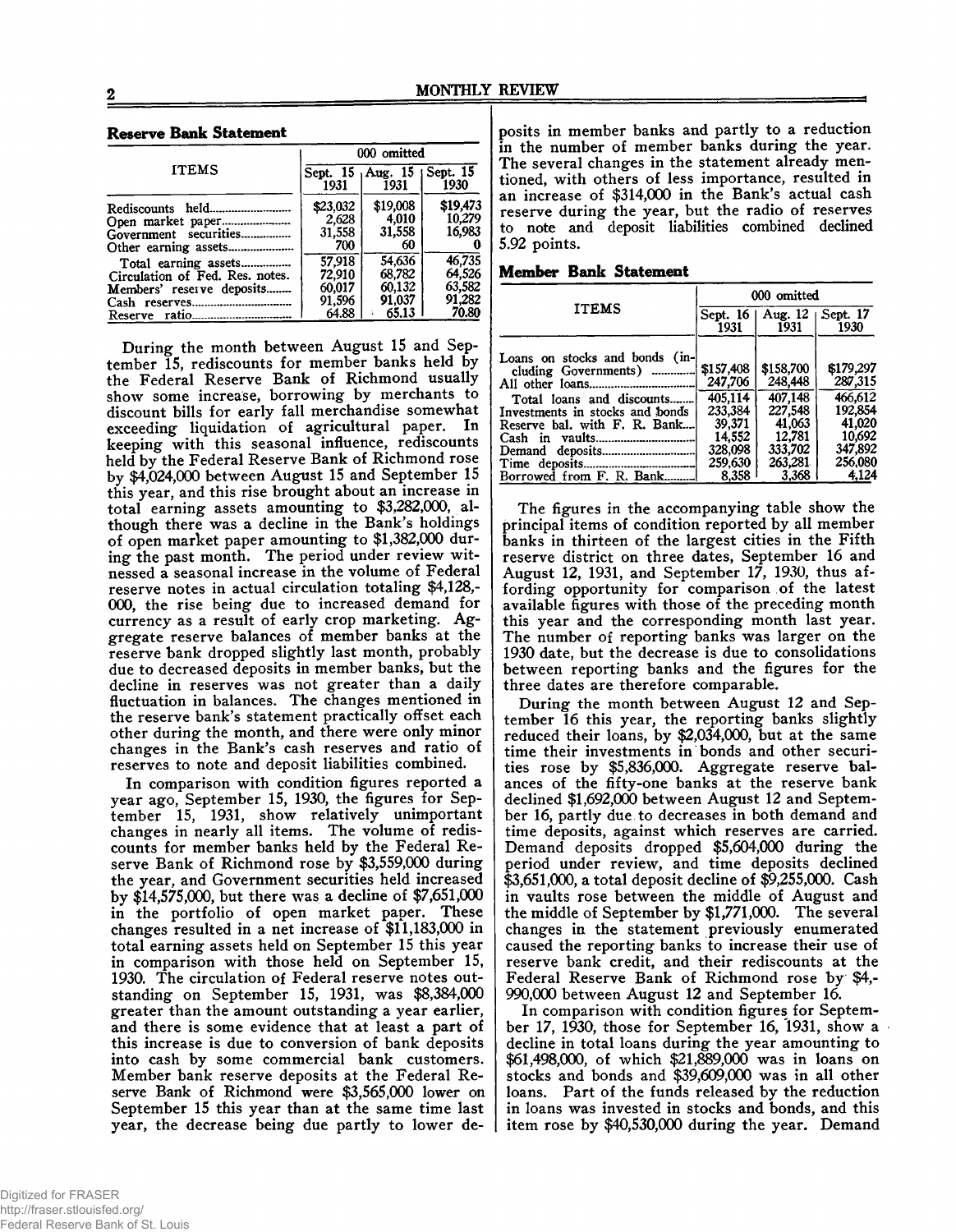deposits declined \$19,794,000 between September 17, 1930, and September 16, 1931, but time deposits rose by \$3,550,000 during the same period. Lower deposits this year naturally resulted in lower reserve balances carried by the reporting banks at the reserve bank, this item declining \$1,649,000 during the year. Cash in vaults at the middle of September this year exceeded cash in vaults a year ago by \$3,860,000, larger cash holdings having been adopted by many banks this year as a precautionary measure. On September 16 this year, 17 of the reporting banks were borrowing a total of \$8,358,- 000 from the Federal reserve bank, an increase of \$4,234,000 over aggregate borrowings by 13 of the fifty-six banks which are included in the figures for September 17, 1930.

|  | Debits to Individual Accounts |  |
|--|-------------------------------|--|
|  |                               |  |

|                                                                                                                                                                                                                                                                                                                                                                                 | 000 omitted                                                                                                                                                                                                                                   |                                                                                                                                                                                                                                               |                                                                                                                                                                                                                                             |  |
|---------------------------------------------------------------------------------------------------------------------------------------------------------------------------------------------------------------------------------------------------------------------------------------------------------------------------------------------------------------------------------|-----------------------------------------------------------------------------------------------------------------------------------------------------------------------------------------------------------------------------------------------|-----------------------------------------------------------------------------------------------------------------------------------------------------------------------------------------------------------------------------------------------|---------------------------------------------------------------------------------------------------------------------------------------------------------------------------------------------------------------------------------------------|--|
| <b>CITIES</b>                                                                                                                                                                                                                                                                                                                                                                   | Total debits, four weeks ended                                                                                                                                                                                                                |                                                                                                                                                                                                                                               |                                                                                                                                                                                                                                             |  |
|                                                                                                                                                                                                                                                                                                                                                                                 | Sept. 9,<br>1931                                                                                                                                                                                                                              | Aug. 12,<br>1931                                                                                                                                                                                                                              | Sept. 10,<br>1930                                                                                                                                                                                                                           |  |
| Asheville, N. C<br>Baltimore, Md<br>Charleston, S. C<br>Charleston, W. Va<br>Charlotte, N. C<br>Columbia, S. C<br>Cumberland, Md<br>Danville, Va<br>Durham, N. C<br>Greensboro, N. C<br>Lynchburg, Va<br>Newport News, Va<br>Norfolk, Va<br>Portsmouth, Va<br>Raleigh, N. C<br>Richmond, Va<br>Spartanburg, S. C<br>Washington, D. C<br>Wilmington, N. C<br>Winston-Salem, N. C | 9,644<br>Ŝ.<br>297,256<br>14,141<br>29,172<br>33,853<br>14,822<br>6,765<br>4,833<br>22,839<br>13,049<br>10,730<br>6,708<br>12,377<br>13,585<br>9,192<br>36,922<br>3,389<br>14,508<br>102,837<br>20,831<br>7,500<br>177,236<br>8,811<br>23,708 | \$10,182<br>373,602<br>18,590<br>30,885<br>34,588<br>16,009<br>7,078<br>5,907<br>19,411<br>14,769<br>11,958<br>6.796<br>12,995<br>11,961<br>9,777<br>42,326<br>3,770<br>21,941<br>(101, 393)<br>22,480<br>7,006<br>189,371<br>8,291<br>26,312 | \$18,104<br>345,025<br>19,209<br>34,742<br>36,383<br>16,250<br>8,479<br>6,353<br>24,388<br>15,810<br>14,872<br>8.217<br>17,600<br>14,525<br>9,533<br>43,968<br>A,618<br>14,160<br>119,423<br>25,416<br>7,719<br>182,616<br>10,776<br>26.548 |  |
| District Totals                                                                                                                                                                                                                                                                                                                                                                 | \$894,708                                                                                                                                                                                                                                     | \$1,007,398                                                                                                                                                                                                                                   | \$1,024,734                                                                                                                                                                                                                                 |  |

The debits to individual accounts figures shown in the table for three equal periods of four weeks include all checks drawn against depositors' accounts in the banks of twenty-four leading trade centers of the Fifth Federal reserve district. Figures for the four weeks ended September 9, 1931, are included, and for comparison the corresponding figures for the preceding four weeks this year, ended August 12, 1931, and the same four weeks last year, ended September 10, 1930, are also listed. These figures serve as an approximate measure of general business, if proper allowance be made for price changes between the periods under review.

There was an average decline in debits during the past four weeks amounting to 11.2 per cent in comparison with the figures for the preceding four weeks. The period ended September 9 this year showed the lowest total for any four weeks in many years, falling below a billion dollars as the total for the first time. Only five of the twentyfour cities reported higher figures for the more recent period, although usually about half of the cities show some increase in debits at this season of the year, when crop marketing gets under way and some early fall trade begins. The five cities which reported higher figures for the past month were Durham, Lynchburg, Richmond, Spartanburg and Wilmington.

Debits in every one of the twenty-four reporting cities except Raleigh were lower during the four weeks ended September 9, 1931, than during the like period a year ago, the average decline being 12.7 per cent. This decline can be attributed in part to the lower prices prevailing in many lines this year.

#### **Savings and Time Deposits**

Twelve mutual savings banks in Baltimore reported an increase in deposits during August, although in most years there is a slight decline in savings in that month. At the close of business August 31, 1931, these twelve institutions had deposits aggregating \$210,116,559, compared with \$209,935,480 on July 31, 4931, an increase of \$181,- 079. The August 31, 1931, figure was \$14,451,792 higher than the aggregate of \$195,664,767 on deposit at the end of August last year. Among the member banks, fifty-one regularly reporting banks had time deposits aggregating \$259,630,000 on September 16, 1931, a lower figure than \$263,281,000 reported on August 12 this year but higher than \$256,080,000 reported by the same banks on September 17, 1930.

## **Commercial Failures**

According to figures compiled by *Dun's Review,* there were 64 business failures in the Fifth Federal reserve district in August 1931, with liabilities totaling \$2,595,092, compared with 119 failures and liabilities totaling \$1,187,400 in August 1930. Failures in the United States numbered 1,944 last month, with aggregate liabilities amounting to \$53,025,132, compared with 1,913 failures and \$49,- 180,653 liabilities in August last year. The Fifth district record last month in the number of failures showed the greatest percentage decline in comparison with the same month last year of all Federal reserve districts, but in aggregate liabilities involved the Fifth district compared quite unfavorably with most of the other districts. However, this was partly due to unusually low liabilities in August ,1930 rather than to exceptionally high figures this year. In fact, the August 1931 liabilities in the Fifth district were exceeded by August liabilities in 1924, 1923 and 1921, and were only 11 per cent above average August liabilities in the past ten years.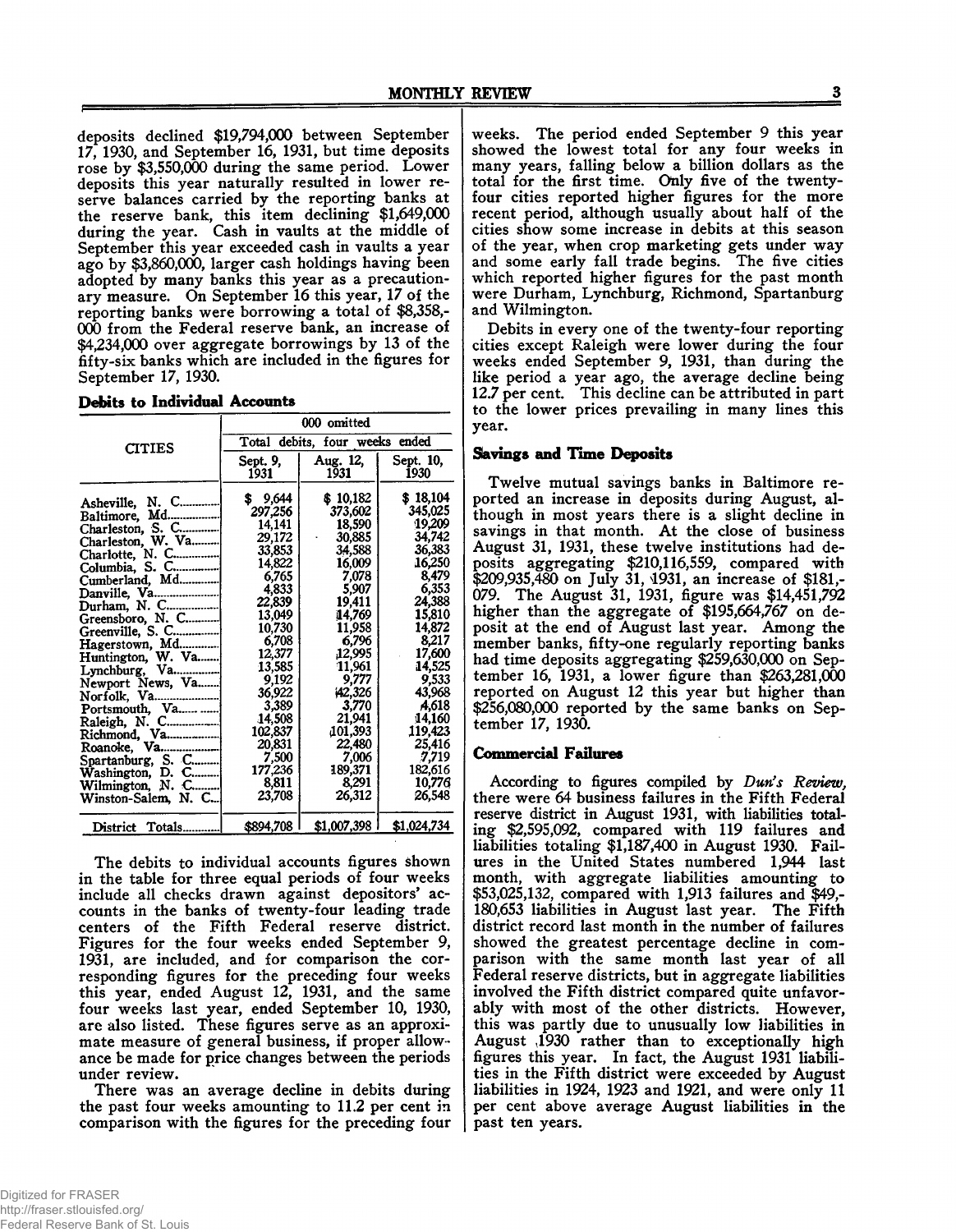## **Employment**

Employment conditions in the Fifth district show no tendencies to clear up, but on the contrary appear to be slowly growing worse, a not unnatural development with the finishing up of summer undertakings and the approach of cold weather. It is confidently expected that persons unable to find employment will be more numerous during the coming winter than last winter, and that they will need more help from public and private agencies this year. A number of committees have been appointed by state, city and county authorities and charged with more or less responsibility in the matter of relieving any distress which may development, but on the whole plans are rather nebulous and the problem of financing the relief work is giving much concern.

## **Coal Production**

Bituminous coal produced in the United States in August totaled 30,534,000 net tons, a seasonal increase over 29,790,000 tons mined in July this year but less than 35,661,000 tons brought to the surface in August 1930. Total production of bituminous coal this calendar year to September 12 (approximately 216 working days) amounted to 263.044.000 net tons, a decrease of 16.8 per cent under 316,342,000 tons mined in the corresponding period last year. The August 29 report of the Bureau of Mines, Department of Commerce, gave coal production figures by states for the month of July 1931. West Virginia with 8,825,000 tons held first place in production over Pennsylvania, which mined 7,963,000 tons. Total production in the Fifth district was 9,786,000 net tons, or 32.8 per cent of National production for July, compared with 10,- 848.000 tons, or 31.2 per cent of National production, mined in the Fifth district in July 1930.

In most retail yards summer prices still prevail at practically the same levels of a year ago. In Richmond retail coal prices for standard grades were exactly the same during the past three summers. All retail yards are adequately stocked and can make immediate deliveries on prepared sizes of coal.

#### **Textiles**

Steadily declining cotton prices have tended further to keep the volume of forward orders received by Fifth district textile mills at a low level, but nevertheless a considerable volume of hand-tomouth business is being done, and the district mills consumed 197,404 bales of cotton in August 1931, in comparison with only 156,712 bales consumed in August last year, an increase of 26 per cent while the National increase was only 21 per cent. Last month North Carolina mills used 102,058 bales, South Carolina mills used 86,642 bales, and Virginia mills 8,704 bales. Fifth district consumption figures in August 1931 were 46.36 per cent of National consumption, compared with 44.44 per cent of National

#### **Cotton Statistics**

*Cotton prices* paid on ten leading Southern spot markets continued to decline between the middle of August and the middle of September, dropping to an average of 5.79 cents per pound on September 18, the latest date for which official figures are available. This was the lowest average price reported since the Federal Reserve Bank of Richmond began tabulating spot cotton prices in 1920. The September 18 price represents a decrease of \$22 a bale in comparison with the average price on September 19, 1930, and is fully \$60 a bale below the price in September 1929.

*Condition figures* on the 1931 cotton crop, the second report of the year, were issued by the Department of Agriculture on September 8. This report estimated probable production in 1931 at 15,685,000 bales, based on the September 1 condition of 68 per cent of a normal on 40,889,000 acres remaining in cultivation. The production estimate compares with a forecast on August 1 of 15,584,000 bales and a crop in 1930 of 13,932,000 bales. The September report placed Virginia's 1931 crop at 41,000 bales, compared with 38,000 bales forecast on August 1 and final ginnings of 42,000 bales in 1930. North Carolina's probable production was given as 715,000 bales, compared with 713,000 bales forecast on August 1, 1931, and 775,000 bales grown last year. South Carolina's September 1 estimate of 929,000 bales compares with the August 1 estimate of 835,- 000 bales and a 1930 crop of 1,001,000 bales. The Department of Agriculture's report raised the figures for the Fifth district states to a total of 1,685,000 bales, an increase of 99,000 bales over the August 1 forecast, but 133,000 bales below final production in 1930. The decrease in 1931 production in the Fifth district is entirely due to acreage reduction.

*Ginning figures* on this year's crop, released by the Census Bureau on September 8 and including ginnings to September 1, indicate that the crop is much later than the 1930 crop, which, however, was unusually early in maturing. The crop this year had favorable weather for continued growth and was not opened prematurely by hot, dry weather. Ginnings this year prior to September 1 totaled 565,160 bales, compared with 1,879,919 bales ginned before the correspoding date last year and 1,568,434 bales ginned to September 1 in 1929.

*Cotton consumption* in the United States in August 1931 totaled 425,819 bales, compared with 450,518 bales used in July this year and 352,626 bales in August 1930. Manufacturing establishments held 839,850 bales on August 31, compared with 994,979 bales held on July 31 and 1,014,818 bales on August 31, 1930. Public warehouses and compresses held 4,426,154 bales in storage at the end of August this year, compared with 4,524,426 bales so held a month earlier and 3,456,371 bales on August 31 last year.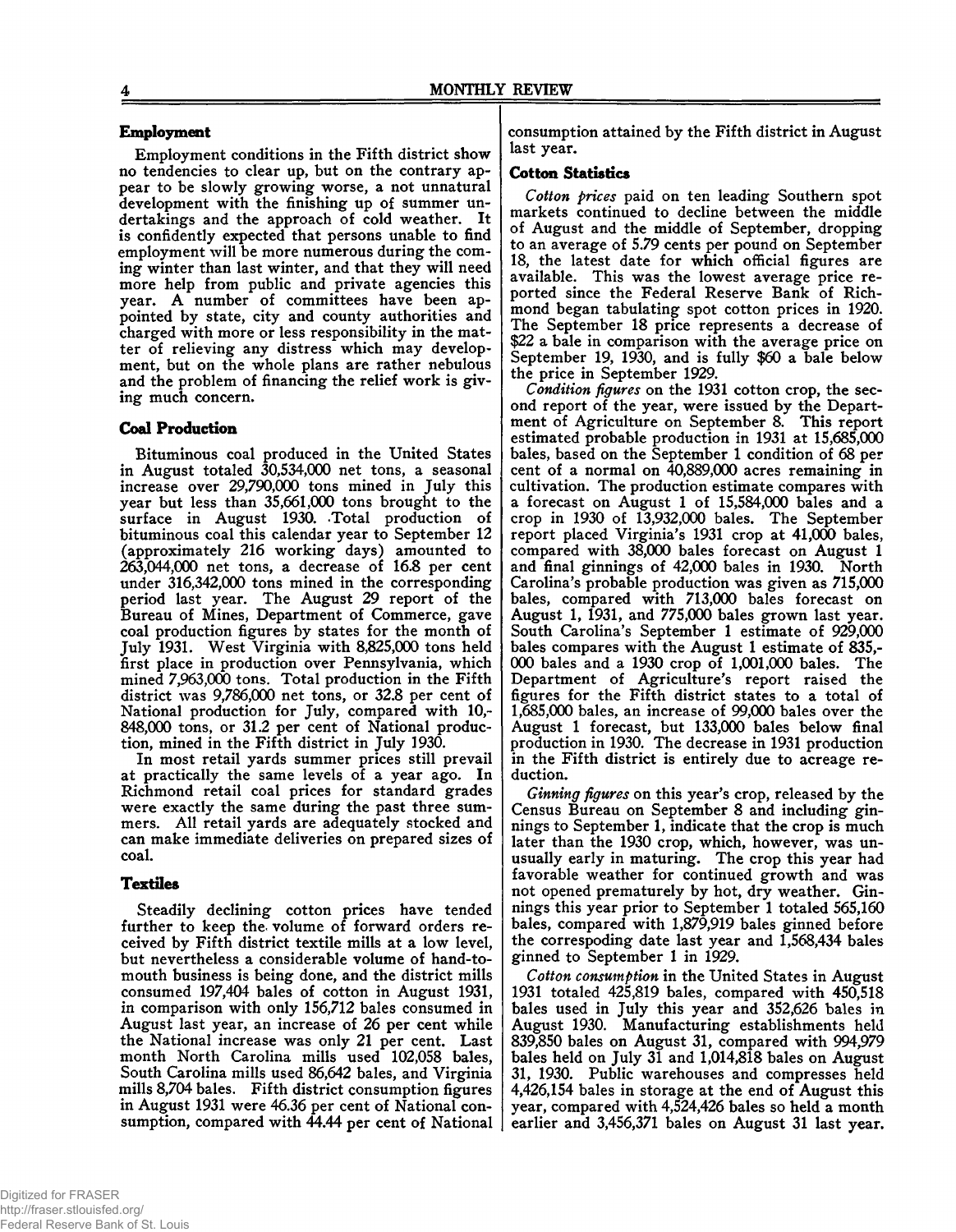August exports totaled 211,030 bales, compared with 259,059 bales sent abroad in July 1931 and 366,036 bales exported in August 1930. Spindles active at some time during August numbered 25,- 622,526, compared with 25,836,262 in July this year and 25,814,188 in August 1930.

*Cotton growing states consumed* 341,542 bales in August, compared with 353,611 bales used in July and 284,035 bales in August 1930. Last month's consumption in the cotton growing states amounted tc 80.21 per cent of National consumption, a higher percentage than 78.49 per cent in July this year but below 80.55 per cent in August 1930. Of the 341,- 542 bales of cotton consumed in the cotton growing states in August, the Fifth district mills used 197,- 404 bales, or 57.80 per cent, a higher percentage than 55.17 per cent of Southern consumption attained by Fifth district mills in August last year.

## **Tobacco**

*South Carolina* auction tobacco markets opened early in August, and during the month sold 24,473,- 743 pounds of growers' tobacco for a total of \$2,- 593,896, an average of \$10.62 per hundred pounds. The price was slightly higher than the average of \$9.65 per hundred pounds paid for 24,084,756 pounds in August 1931, but in both years farmers held much tobacco off the auction floors because of dissatisfaction with the prices paid. The market at Mullins led in sales last month with 7,761,494 pounds, Lake City ranking second with 4,663,473 pounds and Timmonsville third with 4,110,119 pounds. On a basis of the September 1 condition, the South Carolina tobacco crop for this year is estimated to be 76,300,- 000 pounds, a reduction from the August 1 forecast of 81,750,000 pounds and much below the 1930 record production of 96,250,000 pounds. This year's production is slightly higher than the five-year average of 73,843,000 pounds.

*North Carolina* tobacco warehouse sales to September 1, 1931, show 19,885,161 pounds of producers' sales, at an average of \$12.44 per hundred pounds, only the seven markets on the border which are included in the South Carolina belt being open in August. In August 1930, the same markets sold 18,486,642 pounds for an average of \$10.98 per hundred. While the grades offered last month were reported as poor, the average quality is slightly better than last year. During August the North Carolina tobacco crop suffered considerable damage from too much rain, and the forecast of production was reduced from 517,560,000 pounds on August 1 to 502,265,000 pounds on September 1. The crop in 1930 totaled 584,000,000 pounds, a record for the State, and the five-year average is 450,863,000 pounds.

*Virginia* markets were not open in August. Tobacco improved during the first three weeks of August, but excessive rains during the latter part caused considerable damage, so the September forecast of 117,815,000 pounds is only 1 per cent above the August report. Flue-cured production

is expected to be 69,080,000 pounds, which is practically the same as the August forecast, but is less than the 1930 crop of 75,316,000 pounds. The yield per acre will be considerably heavier than last year, but the acreage is much smaller. Although there was considerable damage to this type bn account of heavy rains in August, the quality is expected to be much better than the poor crop of last year. Firecured tobacco improved during the month as the rainfall was not as heavy in this section as in the flue-cured section. The growth is generally large and the quality is expected to be better than last year. The forecast of production is 34,116,000 pounds, compared with 23,330,000 pounds last year. The sun-cured type also showed improvement during August and the production is estimated to be 4.819.000 pounds, compared with 3,380,000 pounds harvested last year. The burley crop is still poor. Although the acreage was increased, the production forecast of 9,800,000 pounds is practically the same as the 1930 crop.

## **Agricultural Notes**

Cotton and tobacco crops are smaller than in 1930 in the Fifth district because of reduced acreage, but all other major crops show larger yields this year. Most of the increases in production are in Maryland, Virginia and West Virginia, due to very poor yields last year because of the severe drought.

*Maryland* crops suffered somewhat during the first part of August from dry weather, but heavy rains during the latter part of the month overcame the lack of moisture and brought crops out materially. Corn prospects declined slightly during August, chiefly because of a storm on August 22 which blew down much of the crop in the eastern section of the State. However, the storm damage serves chiefly to make harvesting more difficult, and a good crop of corn is in prospect. Production of 20,400,000 bushels is forecast, compared with only 7,276,000 bushels harvested in 1930. The oats crop is estimated at 2,112,000 bushels, which is slightly lower than the August 1 forecast, but is larger by about 400,000 bushels than the 1930 yield. The late crop of Irish potatoes got off to a poor start, and suffered from dry weather early in March. Stands are spotted in many sections. Production of Irish potatoes is now forecast at 3,360,000 bushels, compared with 2,427,000 bushels harvested last year. A very good crop of sweet potatoes is in prospect and a yield of 1,776,000 bushels is forecast, nearly three times the 1930 yield of 660,000 bushels. Maryland expects to grow 34,000,000 pounds of tobacco this year, which will be the largest crop on record for the State. A hay crop of approximately 508.000 tons is expected, compared with 344,000 tons cured last year, and the heavy rains in August brought pastures up to a very high condition.

*Virginia* crops improved during August as a result of favorable weather conditions, and the soil was in excellent condition for fall plowing. This year there will be an abundance of food and feed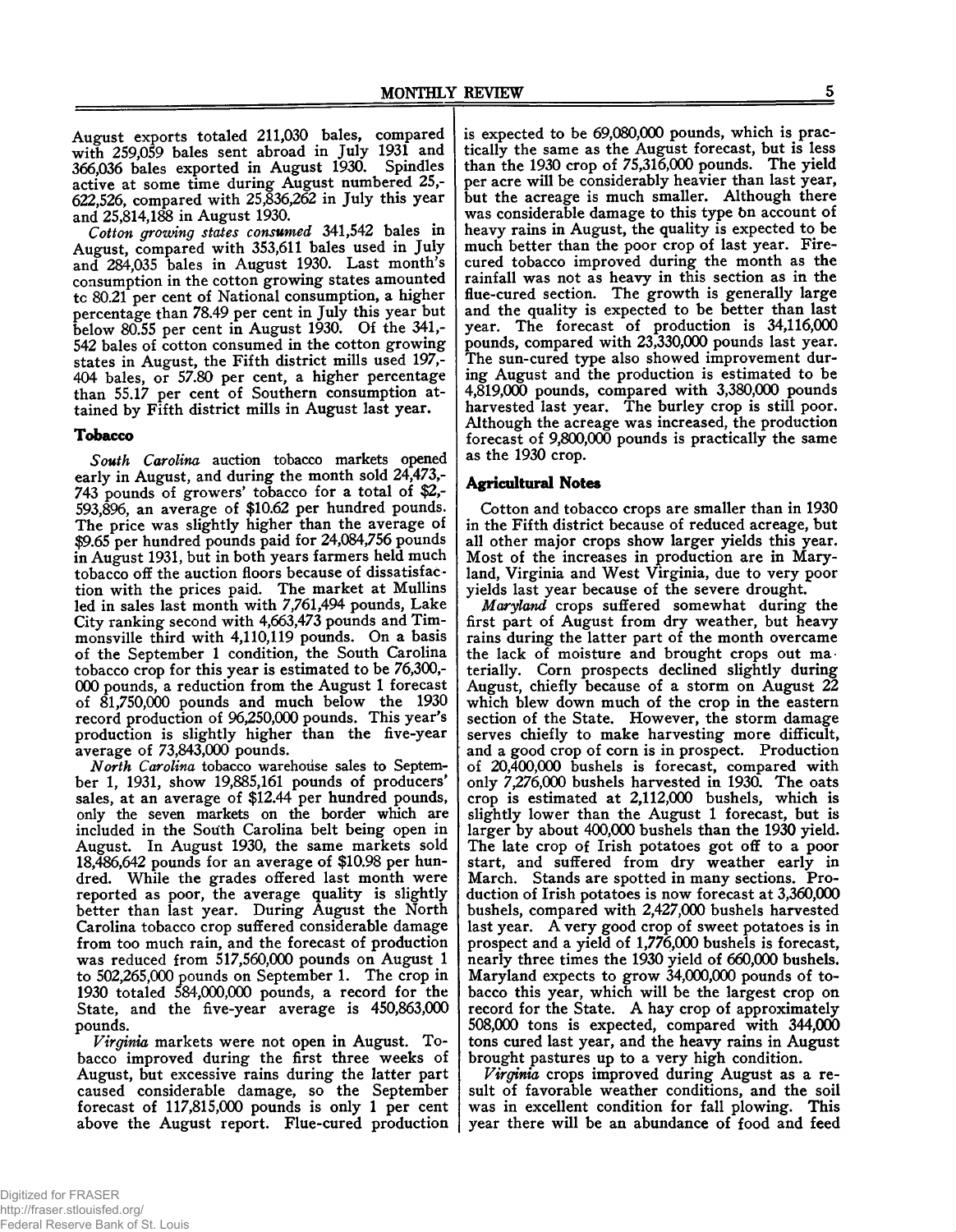crops throughout the State, and farm income should be greater than last year, but prices for most agricultural products are so low that total income received by the farmers will be below the five-year average. The corn crop of Virginia is one of the best ever grown in the State, and is forecast at 45.518.000 bushels, compared with 17,227,000 bushels harvested last year. The oats crop turned out unusually well this season and a yield of 4,959,000 bushels is expected, compared with 2,831,000 bushels in 1930. An Irish potato crop of 14,756,000 bushels compares favorably with 13,989,000 bushels dug in 1930, but is below the forecast issued on August 1. Shipments of early potatoes totaled 18,309 cars, compared with 21,319 cars shipped of the 1930 crop. Although the sweet potato crop of 5,130,000 bushels is much larger than the 1930 crop of 2,960,000 bushels, this year's yield is considerably below the five-year average. Peanut vines made heavy growth during August but the yield of nuts is not expected to be in keeping with the vines, as wet weather usually reduces the number of nuts per vine. Total production of peanuts is forecast at 120.930.000 pounds, compared with 83,790,000 pounds last year. Hay production totaling 976,000 tons will be nearly twice the 1930 yield of 512,000 tons, but this year's crop is slightly below the fiveyear average, due to reduced acreage. The rains of August improved pastures materially, and a heavy growth of grass throughout the State assures excellent fall grazing. The commercial apple production of Virginia is forecast at 4,200,000 barrels this year, compared with 1,300,000 barrels gathered in 1930 and a five-year average of 2,718,000 barrels. The size of the apples is generally above average, and the quality is generally quite good, with some sections ranking as excellent. Prices are so low for the poorer grades of apples that it is probable most of them will be sold in bulk to save expense of packing.

*West Virginia* crops generally improved during August, and on September 1 higher condition figures were reported than on August 1 for corn, apples, tobacco, cowpeas, sorghum for syrup, and pastures. Oats, potatoes and sweet potatoes failed to hold their own during August. Corn prospects indicate a yield of 15,624,000 bushels this year, compared with 5,772,000 bushels harvested in 1930. The present high condition of oats indicates a crop of 4.004.000 bushels, compared with the 1930 yield of 2.972.000 bushels. The Irish potato crop declined during the month of August, but the forecast of 3.549.000 bushels is above 2,800,000 bushels harvested in 1930. The sweet potato crop of 210,000 bushels is larger than 150,000 bushels dug last year, but is not up to the five-year average of 254,- 000 bushels. West Virginia tobacco improved distinctly during August and a crop of 6,083,000 pounds is now expected, compared with 5,040,000 pounds harvested in 1930. Hay production of 890,000 tons is predicted this year, compared with only 446,000 tons last year. General rains and warm weather

in August improved pastures and the September 1 condition of *86* per cent compares with 33 per cent last year, when West Virginia pastures were the poorest in the United States. A commercial apple crop of 1,877,000 barrels is expected to move into commercial channels this year, compared with 680,- 000 barrels in 1930 and a five-year average of 1,334,- 000 barrels. Apples are plentiful in all sections of the State and are sizing up well with good color.

*North Carolina* has one of the best corn crops in many years, the forecast of 59,198,000 bushels exceeding 51,865,000 bushels harvested in 1930 and the five-year average of 48,754,000 bushels. The oats crop of 8,181,000 bushels is also above either 6.521.000 bushels threshed in 1930 or 5,570,000 bushels the five-year average production. A peanut crop of 255,360,000 pounds is forecast on the basis of the September 1 condition, compared with 191,- 700.000 pounds in 1930 and a five-year average of 207.819.000 pounds. The acreage in peanuts in North Carolina was greatly increased this year. The hay crop is forecast at 990,000 tons, compared with 748,000 tons in 1930, and pastures on September 1 showed an average condition of 89 per cent, compared with only 58 per cent a year earlier. Both the Irish and sweet potato crops in North Carolina are larger this year than last year, Irish potatoes being forecast at 10,544,000 bushels and sweet potatoes at 11,845,000 bushels. Prospects for apples improved slightly during August, and a commercial yield of 277,000 barrels is forecast on September 1, compared with only 100,000 barrels last year and a five-year average of 199,000 barrels.

*South Carolina* crop prospects on September 1 averaged 3 per cent better than a year ago and 21 per cent above the average September 1 condition for the past ten years. The State is making fine crops for the third successive year, and much attention is being given to food and feed crops. Grain crops harvested in June were excellent and this year's corn crop is the best for seven years. A corn crop of 27,093,000 bushels is forecast, compared with 25,806,000 bushels harvested in 1930. This year's sweet potato crop of 4,510,000 bushels is less than 5,200,000 bushels dug in 1930. A hay crop of 190,000 tons compares with 171,000 tons cured last year, and this year's yield of sorghum syrup totaling 600,000 gallons compared with 455,000 gallons last year. Present prospects are for a yield of peanuts totaling 9,800,000 pounds, compared with 8.400.000 pounds gathered in 1930. The 1931 wheat crop *yielded* 720,000 bushels, and the crop of 1930 threshed out 474,000 bushels. This year's crop of oats totaled 10,935,000 bushels and the 1930 yield was 9,016,000 bushels. Tree fruits were abundant in South Carolina this year, the peach crop being the largest ever made in the State. Farmers canned a great deal of fruit this season.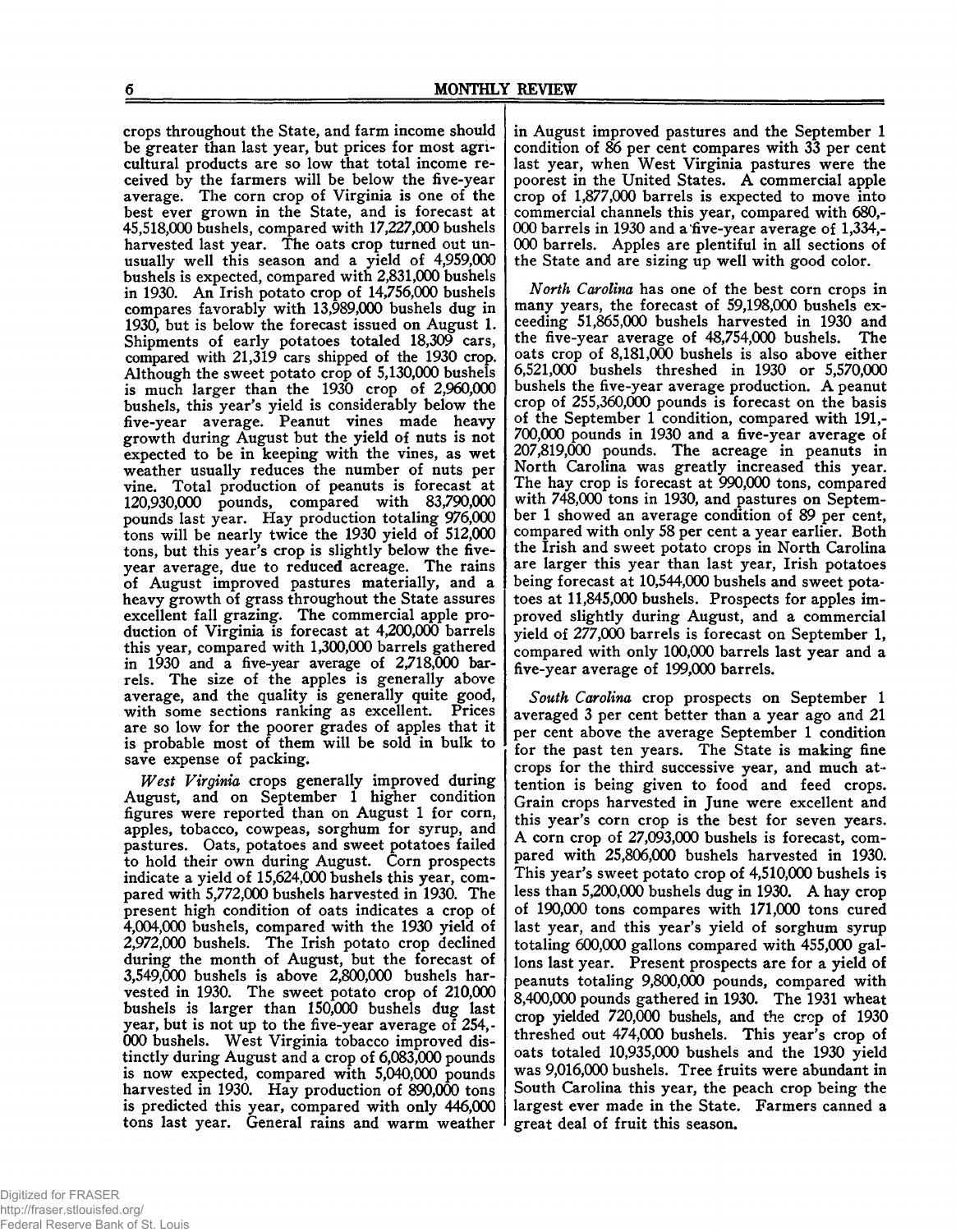| Building Permits Issued, Fifth District Cities, |                             |  |  |
|-------------------------------------------------|-----------------------------|--|--|
|                                                 | <b>August 1931 and 1930</b> |  |  |

| <b>CITIES</b>                  | Permits Iss'd |       | <b>Total Valuation</b> |             |  |
|--------------------------------|---------------|-------|------------------------|-------------|--|
|                                | 1931          | 1930  | 1931                   | 1930        |  |
| Baltimore, Md                  | 1,034         | 1,415 | 886,320<br>\$          | \$2,350,640 |  |
| Cumberland, Md                 | 6             | 24    | 11.600                 | 34,669      |  |
| Frederick, Md                  | З             | 9     | 485                    | 5,880       |  |
| Hagerstown, Md                 | 16            | 13    | 20,220                 | 11,070      |  |
| Md<br>Salisbury,               | 15            | 22    | 14,650                 | 44,225      |  |
| Va<br>Danville.                | 12            | 15    | 7,380                  | 19,905      |  |
| Va<br>Lynchburg,               | 32            | 44    | 43,925                 | 48,977      |  |
| Norfolk, Va                    | 119           | 113   | 237,753                | 420,400     |  |
| Petersburg, Va                 | 7             | 13    | 6,500                  | 21,196      |  |
| Portsmouth, Va<br>Richmond, Va | 41            | 41    | 30,284                 | 19,292      |  |
|                                | 112           | 134   | 460,847                | 802,268     |  |
| Va<br>Roanoke,                 | 51            | 44    | 142,035                | 77.535      |  |
| Bluefield, W. Va               | 9             | 7     | 8,468                  | 21,300      |  |
| Charleston, W. Va              | 24            | 36    | 42,592                 | 98,218      |  |
| Clarksburg, W. Va              | 19            | 33    | 26,525                 | 22,005      |  |
| Huntington, W. Va              | 26            | 28    | 16,200                 | 44,550      |  |
| Asheville, N. C                | 29            | 34    | 45,710                 | 22,315      |  |
| Charlotte, N. C                | 50            | 89    | 121,452                | 172,249     |  |
| Durham, N. C.                  | 17            | 23    | 32,325                 | 81,813      |  |
| Greensboro, N. C               | 39            | 42    | 38,296                 | 46,220      |  |
| High Point, N. C               | 23            | 11    | 71,940<br>113,725      | 13,050      |  |
| Raleigh, N. C                  | 20            | 24    |                        | 46,696      |  |
| Rocky Mount, N. C              | 4             | 19    | 3,400                  | 47,410      |  |
| Salisbury, N. C.               |               | 8     | 25,335                 | 120,025     |  |
| Wilmington, N. C               | و<br>17       | 19    | 150.700                | 24.700      |  |
| Winston-Salem, N. C            | 66            | 110   | 22,860                 | 107,475     |  |
| Charleston, S.<br>$C_{\ldots}$ | 48            | 28    | 33.515                 | 68,540      |  |
| Columbia, S. C                 | 52            | 49    | 58,977                 | 93,835      |  |
| Greenville, S. C               | 27            | 25    | 36,805                 | 20.058      |  |
| Rock Hill, S. C                | 13            | 22    | 6.975                  | 27,925      |  |
| Spartanburg, S. C              | 19            | 31    | 8,625                  | 18,650      |  |
| Washington, D. C               | 1,330         | 501   | 3,375,650              | 2,396,620   |  |
| Totals                         | 3,289         | 3,026 | 1\$6,102,074           | \$7,349,711 |  |

*Building permits issued* in thirty-two cities of the Fifth Federal reserve district were more numerous in August than in August 1930, but most of them were for minor operations and the total estimated valuation of the work provided for was less than last year. Permits issued last month for all classes of work totaled 3,289, compared with 3,026 permits issued in August last year, an increase of 8.7 per cent, but last month's valuation of \$6,102,074 was 17 per cent less than the August 1930 valuation of \$7,349,711. Ten of the thirty-two reporting cities showed higher valuation figures for the 1931 month, but only two of them, Washington, D. C., and Wilmington, N. C., reported figures in line with their population figures.

*Contracts awarded* in August for construction work in the Fifth district, including both rural and urban projects, totaled only \$12,548,985, compared with \$23,676,552 awarded in August 1930, according to figures collected by the F. W. Dodge Corporation. Of the awards in August this year, \$4,195,990, or 33.4 per cent, was for residential work, while last year residential contracts totaled \$4,249,542, or only 17.9 per cent of all awards.

## **Retail Trade, 34 Department Stores**

Department store sales in the Fifth Federal reserve district in August compared favorably with

|                                                               | Richmond Baltimore Washington Other Cit. District |      |
|---------------------------------------------------------------|---------------------------------------------------|------|
| August 1931 sales, compared with sales in August 1930:        |                                                   |      |
|                                                               | $-12.3 - 8.1 - 6.6 -11.4 - 8.4$                   |      |
| Total sales Jan.-Aug. 1931, compared with Jan.-Aug. 1930:     |                                                   |      |
|                                                               | $-5.6$ $-4.9$ $+1.2$ $-12.3$ $-3.5$               |      |
| Aug. 31, 1931, stocks, compared with stocks on Aug. 31, 1930; | $-14.3 - 8.2 - 8.3 -15.4 - 9.9$                   |      |
| Aug. 31, 1931, stocks, compared with stocks on July 31, 1931: |                                                   |      |
|                                                               | $+4.2 + 2.6 + 1.4 + 1.1 + 2.1$                    |      |
| Number of times stock was turned in August 1931:              |                                                   |      |
|                                                               | 259 259 269 212 256                               |      |
| Number of times stock was turned since January 1, 1931:       |                                                   |      |
|                                                               | 2.474 2.445 2.566 1.755 2.403                     |      |
| Percentage of Aug. 1, 1931, receivables collected in August:  |                                                   |      |
|                                                               | 26.6 21.5 28.0 23.9                               | 24.4 |

July sales, but averaged 8.4 per cent less than sales in August 1930, according to reports from thirtyfour leading stores in thirteen cities of the district. Total sales this year, through August 31, were 3.5 per cent less than sales from January 1 through August a year ago.

Stocks on the shelves of the reporting stores increased 2.1 per cent during August, but on August 31 stocks averaged 9.9 per cent less in retail selling value than stocks on hand on August 31, 1930. The increase in stock in August was seasonal, and was caused by the receipts of early fall merchandise. The reporting stores turned their stocks .256 times in August, and since January 1 stocks have been turned an average of 2.403 times, a higher figure than 2.125 times for the corresponding eight months last year.

Collections during August in 32 of the 34 reporting stores averaged 24.4 per cent of receivables outstanding on August 1, a higher figure than 23.6 per cent collected in August a year ago. Collections last month were seasonally slower than in July of this year.

#### **Wholesale Trade, 64 Firms**

| 23 |  | 9 6 14 12                                                                                                     |            |
|----|--|---------------------------------------------------------------------------------------------------------------|------------|
|    |  | Groceries Dry Goods Shoes Hardware Drugs                                                                      |            |
|    |  | August 1931 sales, compared with sales in August 1930:<br>$-19.2$ $-23.0$ $-3.4$ $-11.3$ $-5.5$               |            |
|    |  | August 1931 sales, compared with sales in July 1931:<br>$-5.2$ $+24.5$ $+49.4$ $+6.0$ $-5.3$                  |            |
|    |  | Jan.-Aug. 1931 sales, compared with sales in Jan.-Aug. 1930;<br>$-17.1$ $-22.8$ $-5.9$ $-25.1$ $-5.9$         |            |
|    |  | August 31, 1931, stocks, compared with August 31, 1930, stocks:                                               |            |
|    |  | August 31, 1931, stocks, compared with July 31, 1931, stocks:                                                 |            |
|    |  | Percentage of Aug. 1, 1931, receivables collected in August:<br>$58.4(14*)$ $31.4(6*)$ $23.2(6*)$ $28.3(11*)$ | $52.4(8*)$ |

Sixty-four wholesalers and jobbers in five lines reported on their August business. There was some seasonal increase in sales last month, increases in comparison with July sales being reported in dry goods, shoes and hardware, but grocery and drug sales declined about 5 per cent last month. In comparison with August 1930 sales, sales last month were lower in dollar amounts in